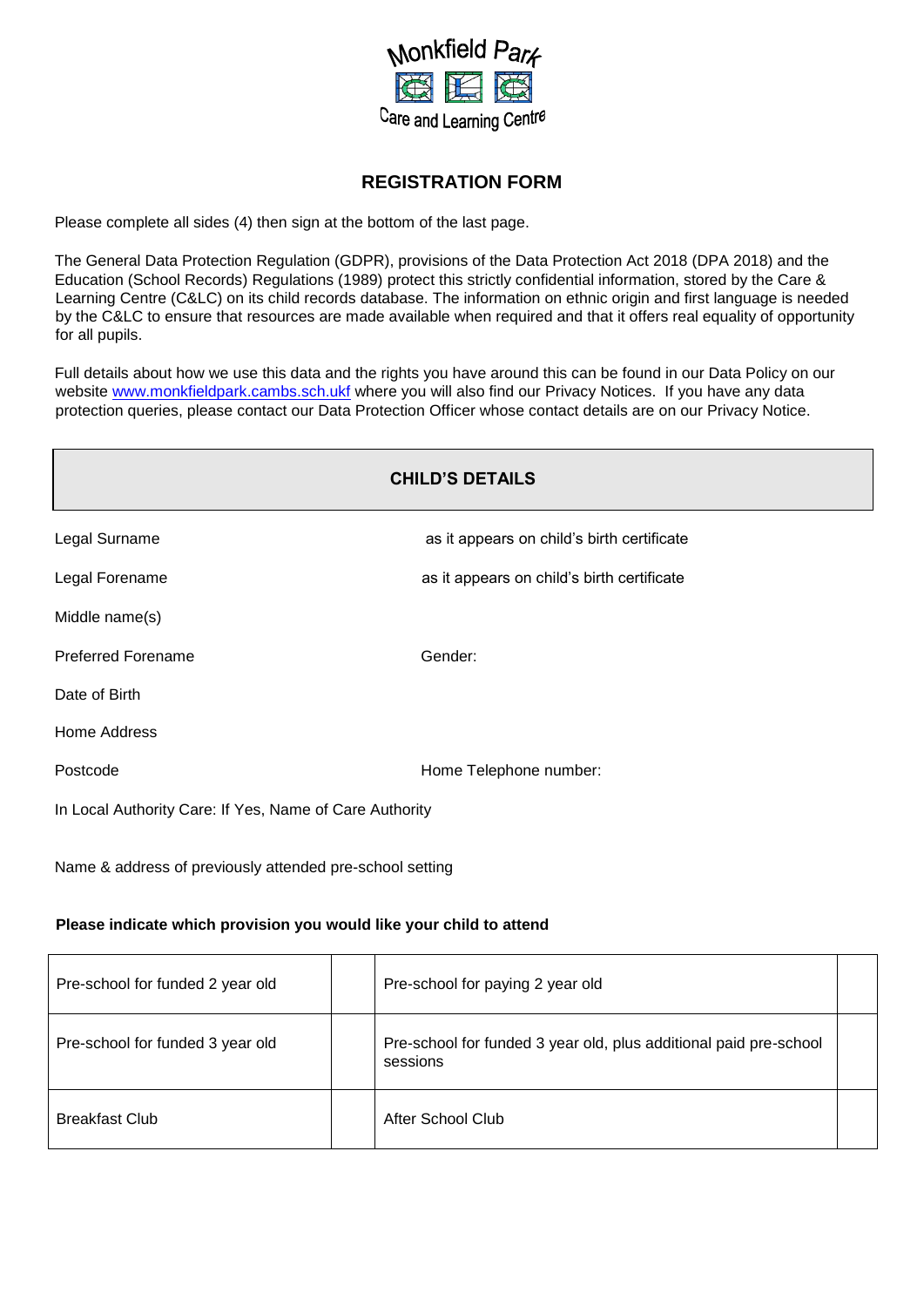# **CONTACT INFORMATION**

Please provide details of those with parental responsibility and place them in the order you wish them to be contacted in an emergency. Please tell us if the information changes; we need to be able to contact you quickly if your child is ill.

### **PRIORITY 1 CONTACT – THIS PERSON MUST HAVE PARENTAL RESPONSIBILITY**

Title Surname **Forename** 

Relationship to student; Parental responsibility YES /NO

Date of Birth **National Insurance Number** (for claiming funded hours):

Home address Postcode;

Home/Mobile telephone number https://www.mail.com/mobile/mobile telephone number

Work telephone number;

# **PRIORITY 2 CONTACT – THIS PERSON MUST HAVE PARENTAL RESPONSIBILITY**

| Title                     | Surname                      | Forename                                               |
|---------------------------|------------------------------|--------------------------------------------------------|
|                           | Relationship to student;     | Parental responsibility YES /NO                        |
| Date of Birth             |                              | National Insurance Number (for claiming funded hours): |
| Home address<br>Postcode: |                              |                                                        |
|                           | Home/Mobile telephone number | Home email                                             |
|                           | Work telephone number;       |                                                        |

### **SEPARATED PARENT INFORMATION – THIS PERSON MUST HAVE PARENTAL RESPONSIBILITY For parents not living with child. Please specify contact priority (if any)**

Under the 1989 Children's Act all parents have the right to receive information about their child's progress.

| Title                     | Surname                      | Forename                        |
|---------------------------|------------------------------|---------------------------------|
|                           | Relationship to student;     | Parental responsibility YES /NO |
| Home address<br>Postcode; |                              |                                 |
|                           | Home/Mobile telephone number | Home email                      |
|                           | Work telephone number        |                                 |
| Court Case                | Yes/No                       | Address can be Disclosed Yes/No |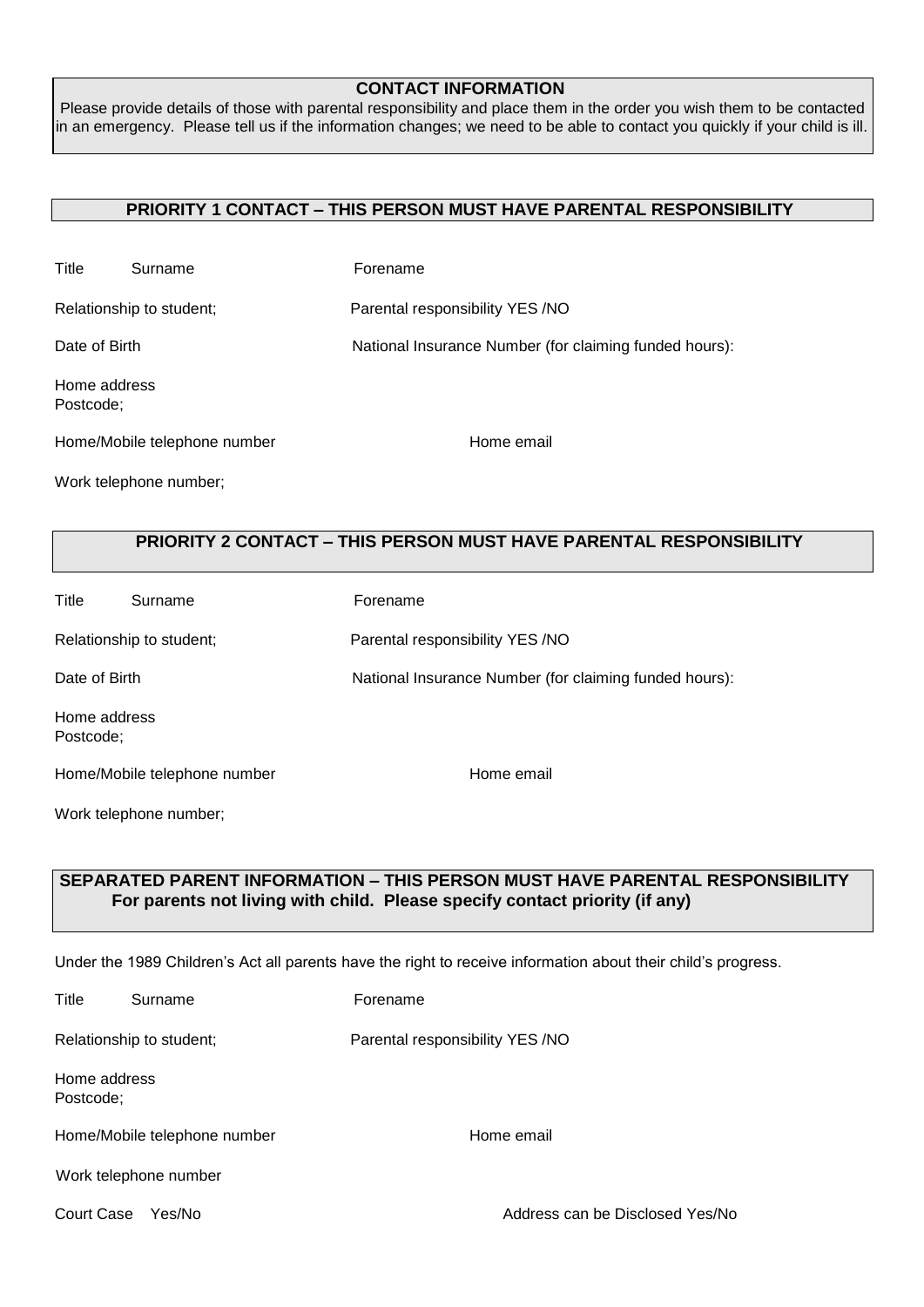### **EMERGENCY CONTACT – IF NO PERSON WITH PARENTAL RESPONSIBILITY IS AVAILABLE**

*If you provide information on behalf of anyone else, then in doing so you are confirming that you explained how their information may be used by us and they have given permission for you to do so*. *You have informed them that their data will only be used by the C&LC if the C&LC is unable to make contact with a person with Parental Responsibility, that their data will be deleted once your child leaves Monkfield Park CLC, or the emergency contact no longer wishes to have their data stored by the C&LC. You, the contact with Parental Responsibility, will inform us if other contacts no longer wish for their data to be held by us.*

| Signed: | (Person with Parental Responsibility) |
|---------|---------------------------------------|
|         |                                       |

Title; Surname; example 5 Surname Surname Forename

Contact telephone numbers:

#### **MEDICAL DETAILS**

Doctors Surgery:

Address and telephone number

Please state any medical conditions of which you wish the C&LC to be made aware of, (e.g. asthma, epilepsy, allergies)

……………………………………………………………………………………………………………………………………..

Please state if your child has a medically diagnosed food allergy or intolerance:

Does your child have any Special Needs Provision YES/NO?

If YES \*SEN Support/\*EHCP \*Statement? (\*Please delete accordingly)

Does your child have in place an Early Health Assessment (EHA)? YES/NO?

#### **PERSONAL INFORMATION**

To help us in monitoring equal opportunities you are asked to complete the following:

1. Country of birth Nationality;

2. Family's Ethnic Origin. (Our ethnic background describes how we think of ourselves. This may be based on many things, including, for example, our skin colour, culture, ancestry or family history. Ethnic background is not the same as nationality or country of birth.)

| White - British                      | Any other Asian background (This includes African |
|--------------------------------------|---------------------------------------------------|
| White - Irish                        | Asian, Nepali, Sinhalese, Sri Lankan Tamil)       |
| White - Traveller of Irish Heritage  | <b>Black or Black British -Caribbean</b>          |
| White - Gypsy/Roma                   | <b>Black or Black British - African</b>           |
| White - Any other White background   | Any other Black background                        |
| Mixed - White and Black Caribbean    | Chinese                                           |
| Mixed - White and Black African      | Any other ethnic group - please circle one.       |
| Mixed - White and Asian              | (This includes Afghan, Arab, Egyptian, Filipir    |
| Mixed - Any other mixed background   | Iranian, Iraqi, Japanese, Korean, Kurdish, La     |
| Asian or Asian British -Indian       | American, Lebanese, Libyan, Malay, Mauritian,     |
| Asian or Asian British - Pakistani   | Moroccan, Polynesian, Thai, Vietnamese, Yemeni.   |
| Asian or Asian British - Bangladeshi | I do not wish an ethnic background to be recorded |

| White - British                      | Any other Asian background (This includes African |  |
|--------------------------------------|---------------------------------------------------|--|
| White - Irish                        | Asian, Nepali, Sinhalese, Sri Lankan Tamil)       |  |
| White - Traveller of Irish Heritage  | Black or Black British -Caribbean                 |  |
| White - Gypsy/Roma                   | <b>Black or Black British - African</b>           |  |
| White - Any other White background   | Any other Black background                        |  |
| Mixed - White and Black Caribbean    | Chinese                                           |  |
| Mixed - White and Black African      | Any other ethnic group – please circle one.       |  |
| Mixed - White and Asian              | (This includes Afghan, Arab, Egyptian, Filipino,  |  |
| Mixed - Any other mixed background   | Iranian, Iraqi, Japanese, Korean, Kurdish, Latin  |  |
| Asian or Asian British -Indian       | American, Lebanese, Libyan, Malay, Mauritian,     |  |
| Asian or Asian British - Pakistani   | Moroccan, Polynesian, Thai, Vietnamese, Yemeni)   |  |
| Asian or Asian British – Bangladeshi | do not wish an ethnic background to be recorded   |  |